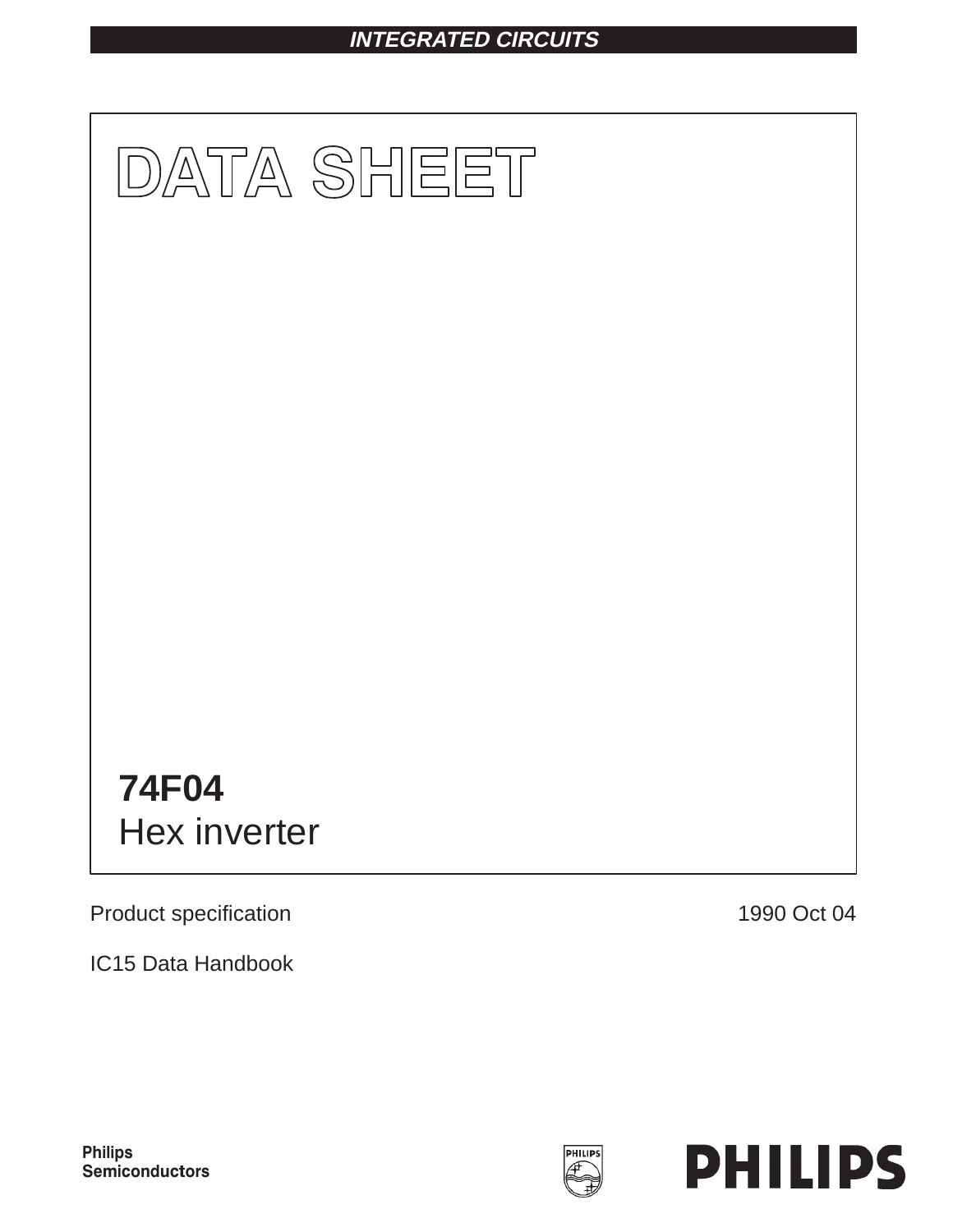## **FEATURE**

• Industrial temperature range available (–40°C to +85°C)

| <b>TYPE</b> | <b>TYPICAL</b><br><b>PROPAGATION</b><br><b>DELAY</b> | <b>TYPICAL SUPPLY</b><br><b>CURRENT</b><br>(TOTAL) |
|-------------|------------------------------------------------------|----------------------------------------------------|
| 74F04       | 3.5ns                                                | 6.9 <sub>m</sub> A                                 |

## **PIN CONFIGURATION**



## **ORDERING INFORMATION**

|                                                                                                                  | <b>ORDER CODE</b> |                                                                                              |                      |
|------------------------------------------------------------------------------------------------------------------|-------------------|----------------------------------------------------------------------------------------------|----------------------|
| <b>DESCRIPTION</b><br><b>COMMERCIAL RANGE</b><br>$V_{\text{CC}}$ = 5V $\pm$ 10%, T <sub>amb</sub> = 0°C to +70°C |                   | <b>INDUSTRIAL RANGE</b><br>$V_{\text{CC}}$ = 5V $\pm$ 10%, T <sub>amb</sub> = –40°C to +85°C | <b>PKG DWG#</b>      |
| 14-pin plastic DIP                                                                                               | N74F04N           | 174F04N                                                                                      | SOT <sub>27-1</sub>  |
| 14-pin plastic SO                                                                                                | N74F04D           | 174F04D                                                                                      | SOT <sub>108-1</sub> |

## **INPUT AND OUTPUT LOADING AND FAN OUT TABLE**

| <b>PINS</b> | <b>DESCRIPTION</b> | 74F (U.L.) HIGH/LOW | <b>LOAD VALUE HIGH/LOW</b> |
|-------------|--------------------|---------------------|----------------------------|
| nA          | Data inputs        | 0.0/1.0             | 20uA/0.6mA                 |
|             | Data output        | 50/33               | .0 $mA/20mA$               |

**NOTE:** One (1.0) FAST unit load is defined as: 20µA in the high state and 0.6mA in the low state.

## **LOGIC DIAGRAM**



## **LOGIC SYMBOL**



## **FUNCTION TABLE**

| <b>INPUTS</b> | <b>OUTPUT</b> |
|---------------|---------------|
|               |               |
|               |               |
|               |               |
| ___<br>--     |               |

**NOTES:**

 $H = H$ igh voltage level  $L = Low voltage level$ 

# 13 1 SF00014 12 11  $\sim$  10 9 | N 8 5 6 3 4 1 | | | |

## **IEC/IEEE SYMBOL**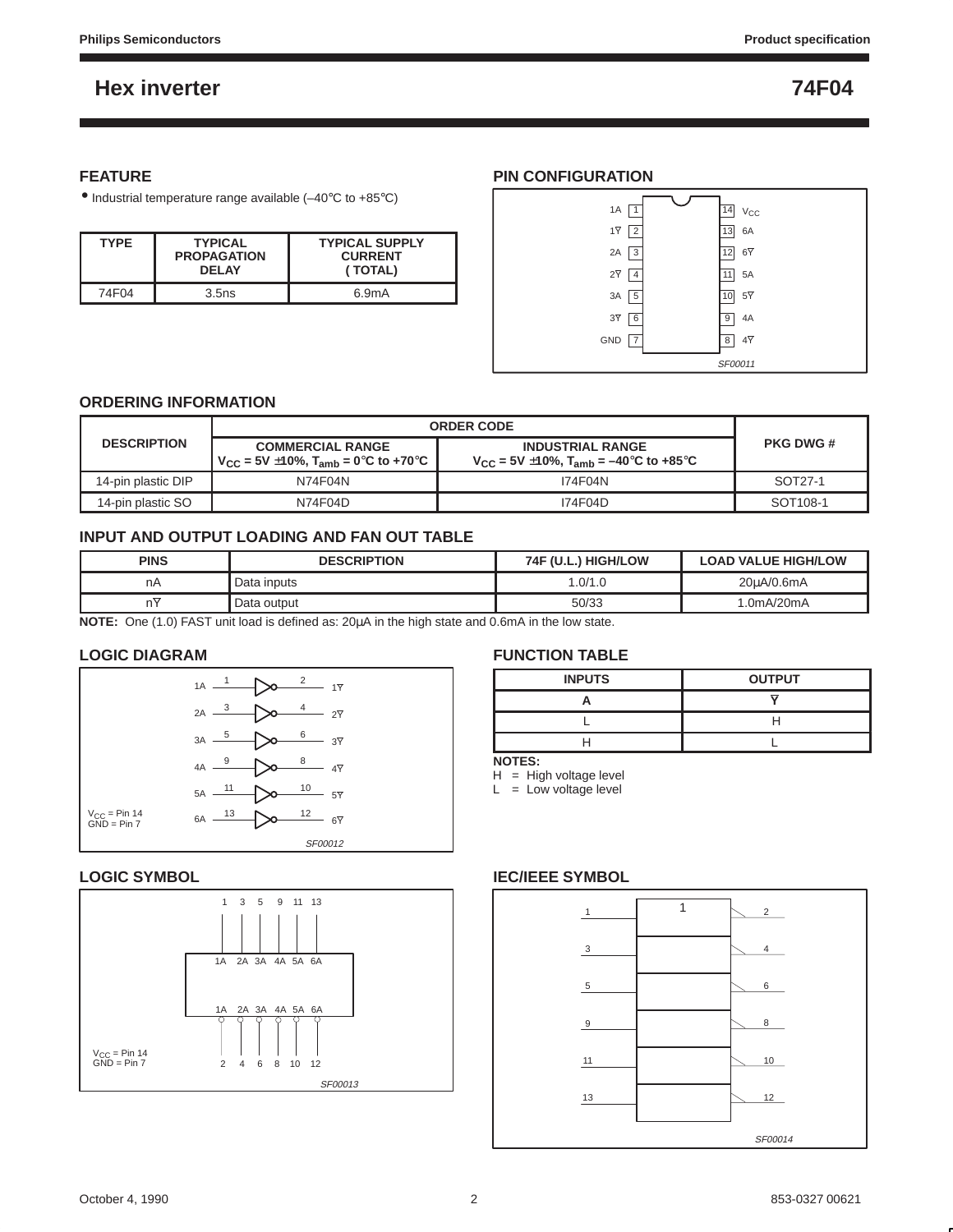## **ABSOLUTE MAXIMUM RATINGS**

(Operation beyond the limit set forth in this table may impair the useful life of the device.

Unless otherwise noted these limits are over the operating free air temperature range.)

| <b>SYMBOL</b>    | <b>PARAMETER</b>                               |                           |                 |              |  |  |  |
|------------------|------------------------------------------------|---------------------------|-----------------|--------------|--|--|--|
| $V_{\rm CC}$     | Supply voltage                                 |                           |                 |              |  |  |  |
| $V_{IN}$         | Input voltage                                  | $-0.5$ to $+7.0$          |                 |              |  |  |  |
| $I_{IN}$         | Input current                                  | $-30$ to $+5$             | mA              |              |  |  |  |
| <b>VOUT</b>      | Voltage applied to output in high output state | $-0.5$ to $V_{\text{CC}}$ |                 |              |  |  |  |
| $I_{\text{OUT}}$ | Current applied to output in low output state  |                           | 40              | mA           |  |  |  |
| lamb             | Operating free air temperature range           | Commercial range          | 0 to $+70$      | $^{\circ}$ C |  |  |  |
|                  |                                                | Industrial range          | $-40$ to $+85$  | °C           |  |  |  |
| $I_{\text{stg}}$ | Storage temperature range                      |                           | $-65$ to $+150$ | ം            |  |  |  |

## **RECOMMENDED OPERATING CONDITIONS**

| <b>SYMBOL</b> | <b>PARAMETER</b>                     |                  | <b>UNIT</b> |            |       |             |
|---------------|--------------------------------------|------------------|-------------|------------|-------|-------------|
|               |                                      | <b>MIN</b>       | <b>NOM</b>  | <b>MAX</b> |       |             |
| $V_{\rm CC}$  | Supply voltage                       |                  | 4.5         | 5.0        | 5.5   |             |
| Vıн           | High-level input voltage             | 2.0              |             |            |       |             |
| $V_{IL}$      | Low-level input voltage              |                  |             | 0.8        |       |             |
| Ιĸ            | Input clamp current                  |                  |             | $-18$      | mA    |             |
| $I_{OH}$      | High-level output current            |                  |             |            | $-1$  | mA          |
| $I_{OL}$      | Low-level output current             |                  |             | 20         | mA    |             |
| $T_{amb}$     | Operating free air temperature range | Commercial range | $\Omega$    |            | $+70$ | $^{\circ}C$ |
|               |                                      | Industrial range | $-40$       |            | $+85$ | $^{\circ}C$ |

## **DC ELECTRICAL CHARACTERISTICS**

(Over recommended operating free-air temperature range unless otherwise noted.)

| <b>SYMBOL</b>         | <b>PARAMETER</b>                          |             | <b>TEST CONDITIONS1</b>                         |                           |                  | <b>LIMITS</b> |        | <b>UNIT</b> |  |
|-----------------------|-------------------------------------------|-------------|-------------------------------------------------|---------------------------|------------------|---------------|--------|-------------|--|
|                       |                                           |             |                                                 | <b>MIN</b>                | TYP <sup>2</sup> | <b>MAX</b>    |        |             |  |
| V <sub>OH</sub>       | High-level output voltage                 |             | $V_{CC}$ = MIN, $V_{IL}$ = MAX                  | $±10\%V_{CC}$             | 2.5              |               |        |             |  |
|                       |                                           |             | $V_{IH}$ = MIN, $I_{OH}$ = MAX                  | $\pm 5\%$ V <sub>CC</sub> | 2.7              | 3.4           |        |             |  |
| <b>V<sub>OL</sub></b> | Low-level output voltage                  |             | $V_{CC}$ = MIN, $V_{IL}$ = MAX<br>$±10\%V_{CC}$ |                           |                  | 0.30          | 0.50   |             |  |
|                       |                                           |             | $V_{IH}$ = MIN, $I_{OI}$ = MAX                  | $\pm 5\%V_{CC}$           |                  | 0.30          | 0.50   | $\vee$      |  |
| $V_{IK}$              | Input clamp voltage                       |             | $V_{CC} = MIN, I_1 = I_{IK}$                    |                           | $-0.73$          | $-1.2$        | $\vee$ |             |  |
| Ч.                    | Input current at maximum input<br>voltage |             | $V_{CC} = MAX, V_1 = 7.0V$                      |                           |                  |               | 100    | μA          |  |
| ŀщ                    | High-level input current                  |             | $V_{CC}$ = MAX, $V_1$ = 2.7V                    |                           |                  |               | 20     | μA          |  |
| ŀπ                    | Low-level input current                   |             | $V_{CC}$ = MAX, $V_1$ = 0.5V                    |                           |                  |               | $-0.6$ | mA          |  |
| los                   | Short-circuit output current <sup>3</sup> |             | $V_{\text{CC}} = \text{MAX}$                    |                           | $-60$            |               | $-150$ | mA          |  |
| $_{\rm lcc}$          | Supply current (total)                    | ICCH        | $V_{\text{CC}} = \text{MAX}$                    | $V_{IN} = GND$            |                  | 2.8           | 4.2    | mA          |  |
|                       |                                           | <b>ICCL</b> | $V_{CC} = MAX$                                  | $V_{IN} = 4.5V$           |                  | 10.2          | 15.3   | mA          |  |

**NOTES:**

1. For conditions shown as MIN or MAX, use the appropriate value specified under recommended operating conditions for the applicable type.

2. All typical values are at  $V_{CC} = 5V$ ,  $T_{amb} = 25^{\circ}$ C.

3. Not more than one output should be shorted at a time. For testing  $I<sub>OS</sub>$ , the use of high-speed test apparatus and/or sample-and-hold<br>techniques are preferable in order to minimize internal heating and more accurat of a high output may raise the chip temperature well above normal and thereby cause invalid readings in other parameter tests. In any sequence of parameter tests,  $I_{OS}$  tests should be performed last.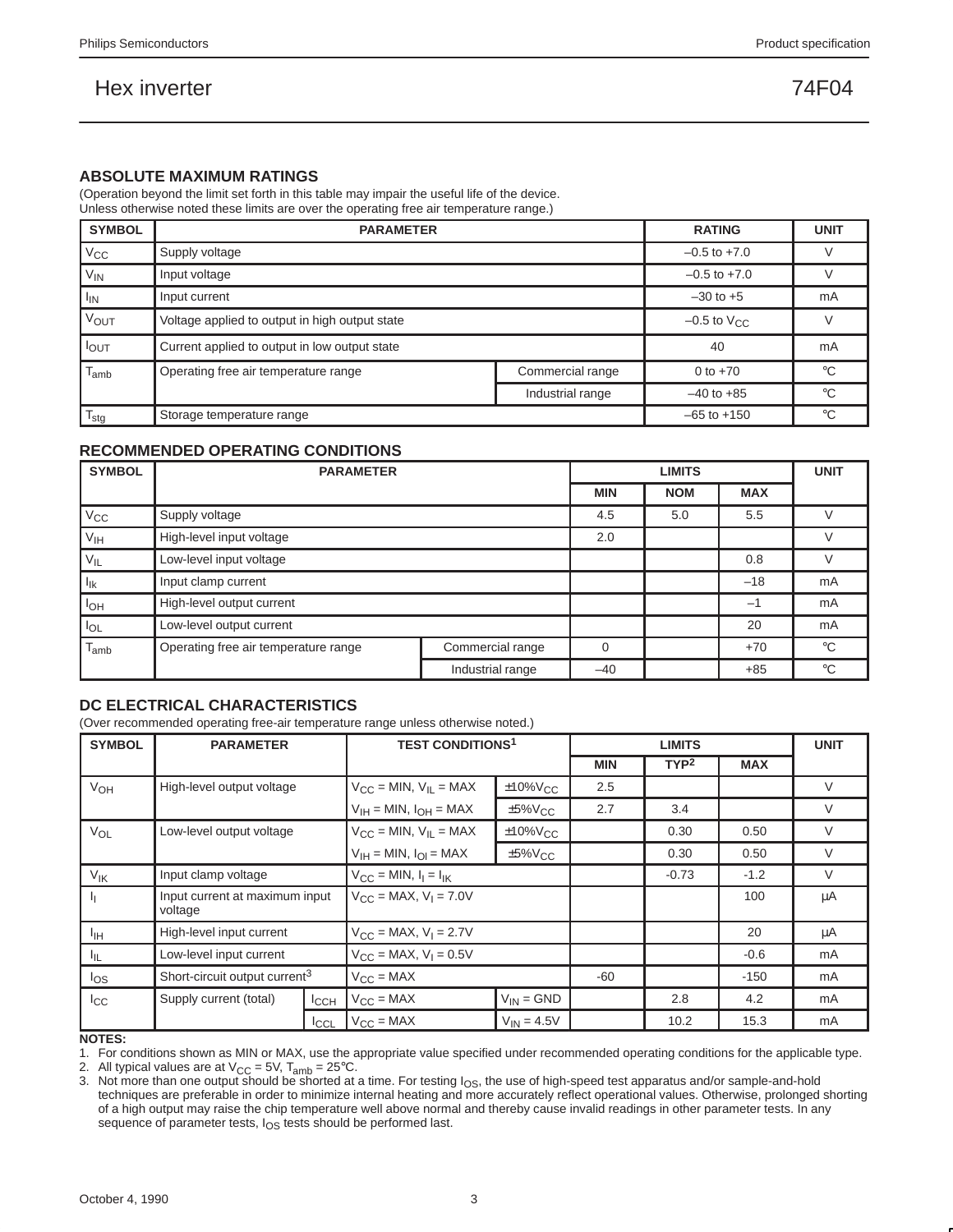## **AC ELECTRICAL CHARACTERISTICS**

|                                      |                                                     |            |                                                                                 | <b>LIMITS</b> |            |                                  |                                                            |                                                                                                                  |             |    |
|--------------------------------------|-----------------------------------------------------|------------|---------------------------------------------------------------------------------|---------------|------------|----------------------------------|------------------------------------------------------------|------------------------------------------------------------------------------------------------------------------|-------------|----|
| <b>SYMBOL</b>                        | <b>TEST</b><br><b>PARAMETER</b><br><b>CONDITION</b> |            | $V_{C}$ = +5.0V<br>$T_{amb}$ = +25 $\degree$ C<br>$C_1 = 50pF, R_1 = 500\Omega$ |               |            | $V_{\text{CC}} = +5.0V \pm 10\%$ | $T_{amb} = 0$ °C to +70°C<br>$C_1 = 50pF, R_1 = 500\Omega$ | $V_{\rm CC}$ = +5.0V $\pm$ 10%<br>$T_{amb} = -40^{\circ}$ C to +85 $^{\circ}$ C<br>$C_1 = 50pF, R_1 = 500\Omega$ | <b>UNIT</b> |    |
|                                      |                                                     |            | <b>MIN</b>                                                                      | <b>TYP</b>    | <b>MAX</b> | <b>MIN</b>                       | <b>MAX</b>                                                 | <b>MIN</b>                                                                                                       | <b>MAX</b>  |    |
| t <sub>PLH</sub><br>t <sub>PHL</sub> | Propagation delay<br>A to Y                         | Waveform 1 | 2.4<br>1.5                                                                      | 3.7<br>3.2    | 5.0<br>4.3 | 2.4<br>1.5                       | 6.0<br>5.3                                                 | 1.5<br>1.1                                                                                                       | 8.0<br>6.5  | ns |

## **AC WAVEFORMS**



**Waveform 1. Propagation delay for inverting outputs**

**NOTE:**

For all waveforms,  $V_M = 1.5V$ .

## **TEST CIRCUIT AND WAVEFORMS**



#### **DEFINITIONS:**

- $R_L$  = Load resistor;
- see AC ELECTRICAL CHARACTERISTICS for value.  $C_L$  = Load capacitance includes jig and probe capacitance;
- see AC ELECTRICAL CHARACTERISTICS for value.  $R_T$  = Termination resistance should be equal to  $Z_{OUT}$  of pulse generators.



| family | <b>INPUT PULSE REQUIREMENTS</b> |  |           |               |      |                  |  |  |  |
|--------|---------------------------------|--|-----------|---------------|------|------------------|--|--|--|
|        | amplitude V <sub>M</sub>        |  | rep. rate | tw            | t⊤∟н | t <sub>THL</sub> |  |  |  |
| 74F    | 3.0V<br>1.5V                    |  | 1MHz      | $500ns$ 2.5ns |      | 2.5ns            |  |  |  |

SF00006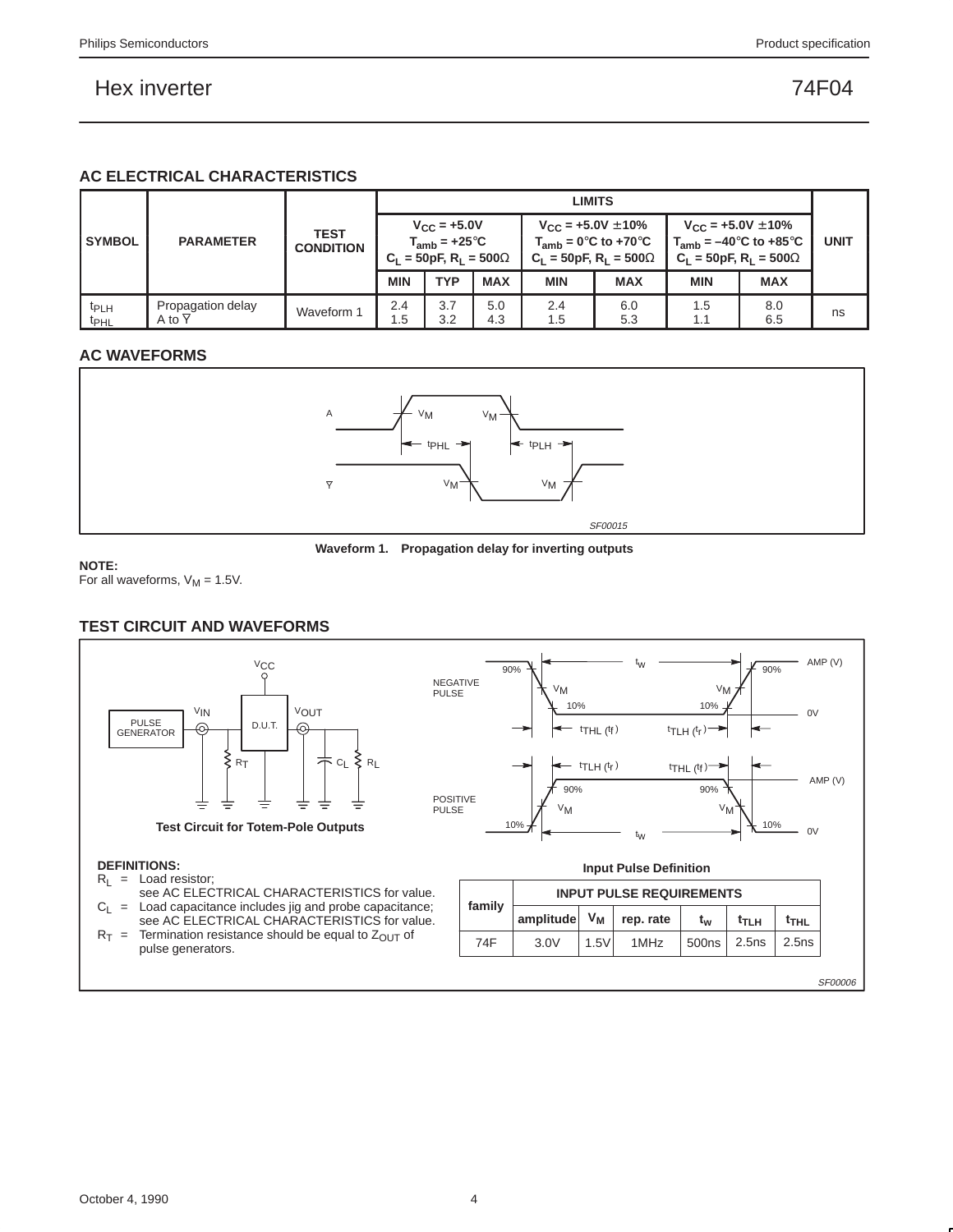|  | DIP14: plastic dual in-line package; 14 leads (300 mil) |  | <b>SOT27-1</b> |
|--|---------------------------------------------------------|--|----------------|
|--|---------------------------------------------------------|--|----------------|



| <b>UNIT</b> | А<br>max. | A٠<br>min. | A <sub>2</sub><br>max. |                | b٠             | с              | D <sup>(1)</sup> | $E^{(1)}$    | е    | е.   | -            | $M_{E}$      | $M_H$        | w     | $Z^{(1)}$<br>max. |
|-------------|-----------|------------|------------------------|----------------|----------------|----------------|------------------|--------------|------|------|--------------|--------------|--------------|-------|-------------------|
| mm          | 4.2       | 0.51       | 3.2                    | 1.73<br>1.13   | 0.53<br>0.38   | 0.36<br>0.23   | 19.50<br>18.55   | 6.48<br>6.20 | 2.54 | 7.62 | 3.60<br>3.05 | 8.25<br>7.80 | 10.0<br>8.3  | 0.254 | 2.2               |
| inches      | 0.17      | 0.020      | 0.13                   | 0.068<br>0.044 | 0.021<br>0.015 | 0.014<br>0.009 | 0.77<br>0.73     | 0.26<br>0.24 | 0.10 | 0.30 | 0.14<br>0.12 | 0.32<br>0.31 | 0.39<br>0.33 | 0.01  | 0.087             |

#### Note

1. Plastic or metal protrusions of 0.25 mm maximum per side are not included.

| <b>OUTLINE</b> |        | <b>REFERENCES</b> | <b>EUROPEAN</b> | <b>ISSUE DATE</b> |   |                             |  |
|----------------|--------|-------------------|-----------------|-------------------|---|-----------------------------|--|
| <b>VERSION</b> | IEC.   | <b>JEDEC</b>      | <b>EIAJ</b>     | <b>PROJECTION</b> |   |                             |  |
| SOT27-1        | 050G04 | <b>MO-001AA</b>   |                 |                   | ⊕ | $-92 - 11 - 17$<br>95-03-11 |  |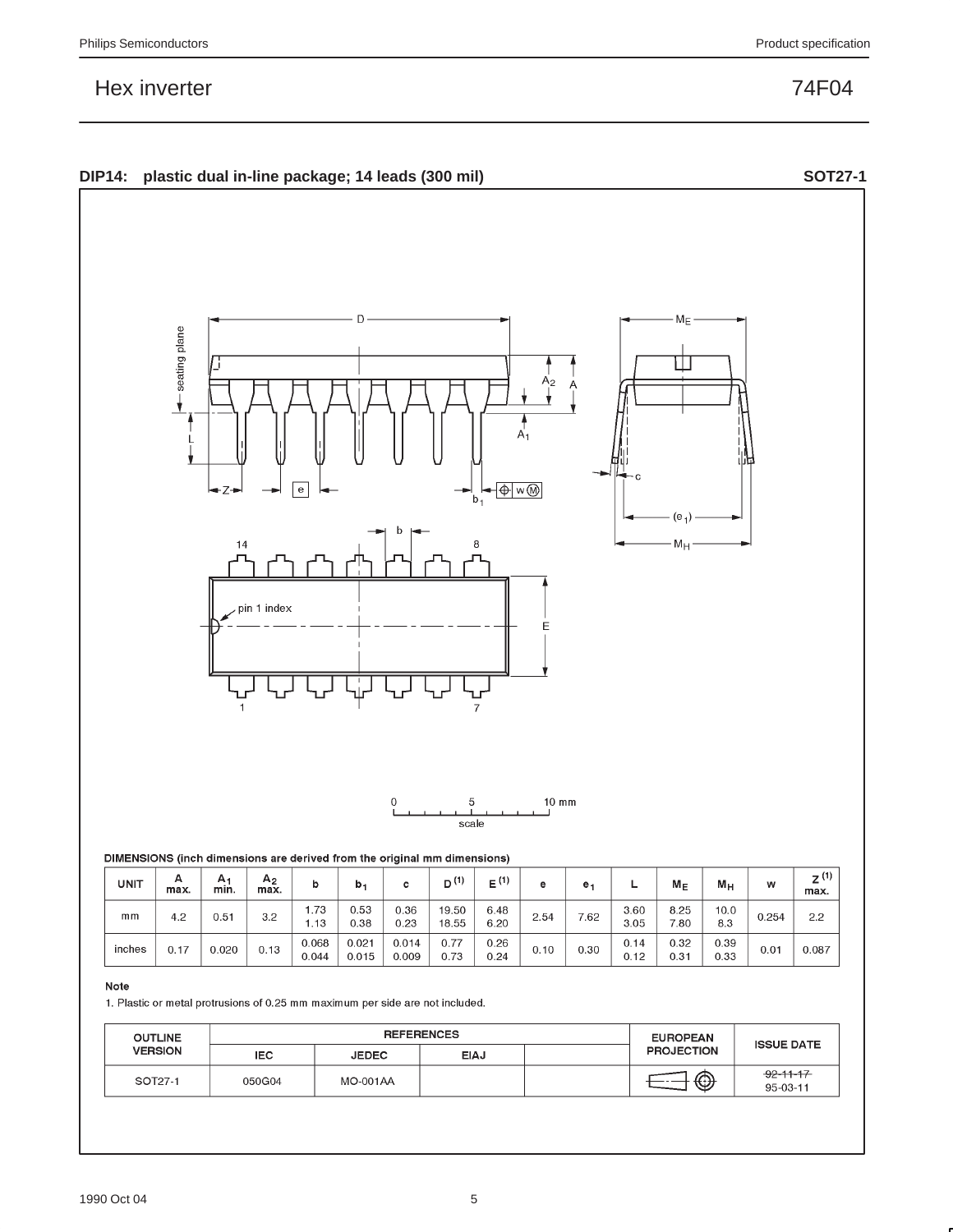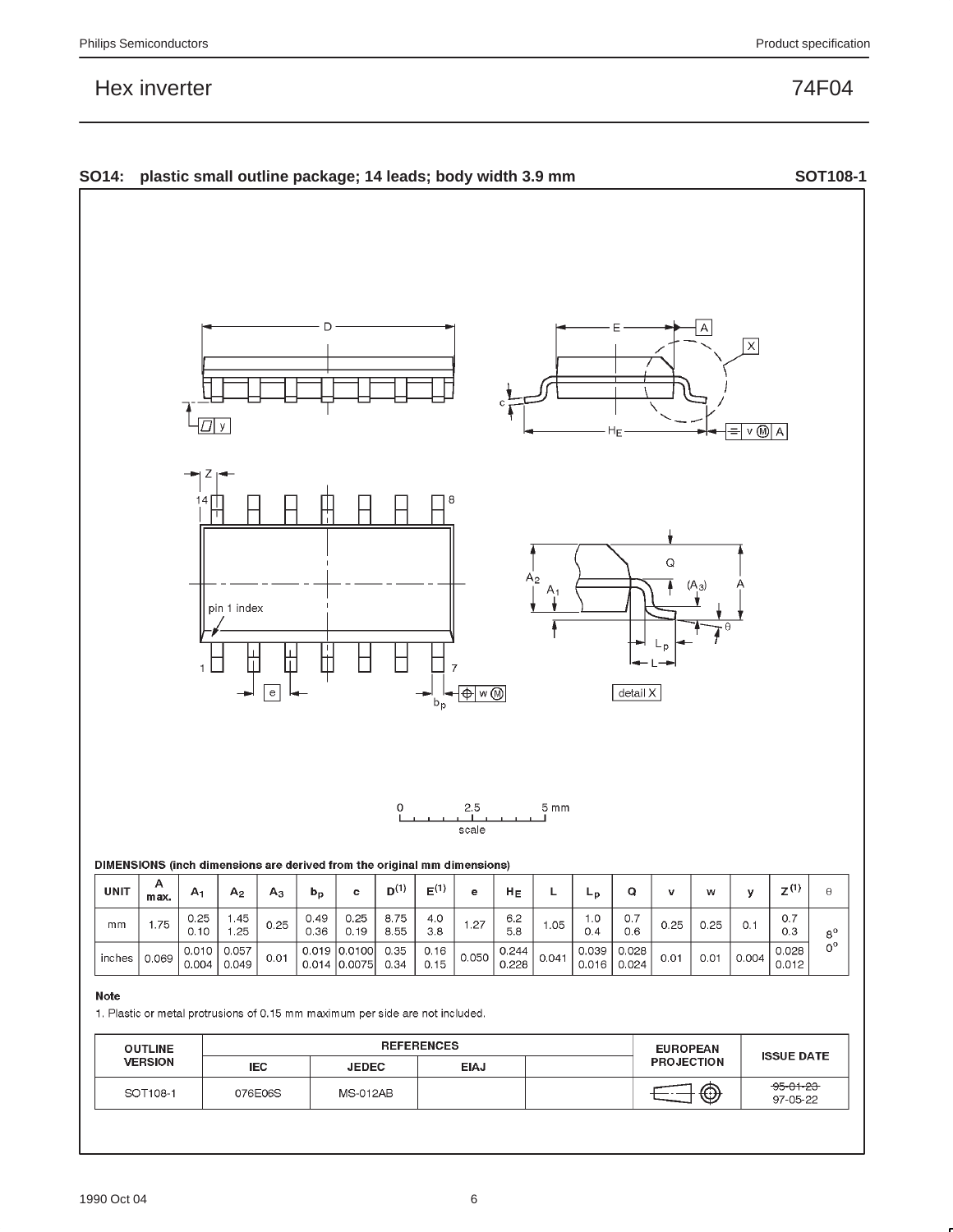**NOTES**